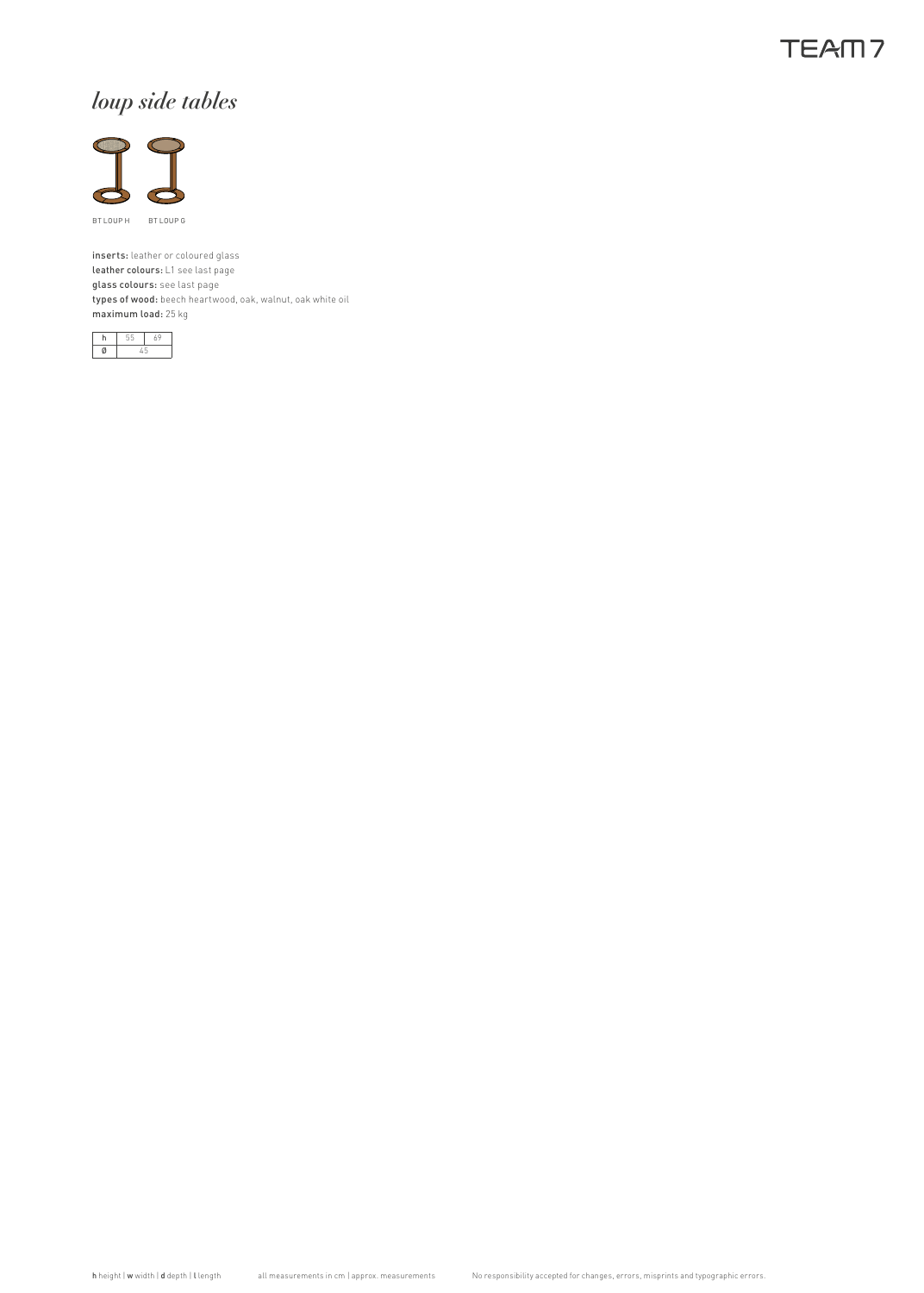# TFAM7

## *types of wood*

Unless stated otherwise, all wooden surfaces are finished with pure natural oil. A detailed list of the wood types available for this product can be found on page 1.



### cherry

### walnut

- wild walnut\* oak white oil maple white oil
	-
- wild oak white oil\*

## *coloured glass*

glossy or matt | Glass surfaces in a colour of your choice (see available colours on NCS colour charts, surcharge applies).



#### colour patterns

Wood is one of the most noble, beautiful and versatile natural products we have. Every piece of wood is unique. Differences in colour are a result of the wood's structure and place of origin. Similarly, the age of the piece of furniture will determine its colour, as natural factors in your home's environment (e.g. sunlight) can change the surface colour. When your order specifies a particular colour, we do our best to match it. But minor variations in wood, leather, glass and ceramic are inevitable. An exact colour match will never be possible.